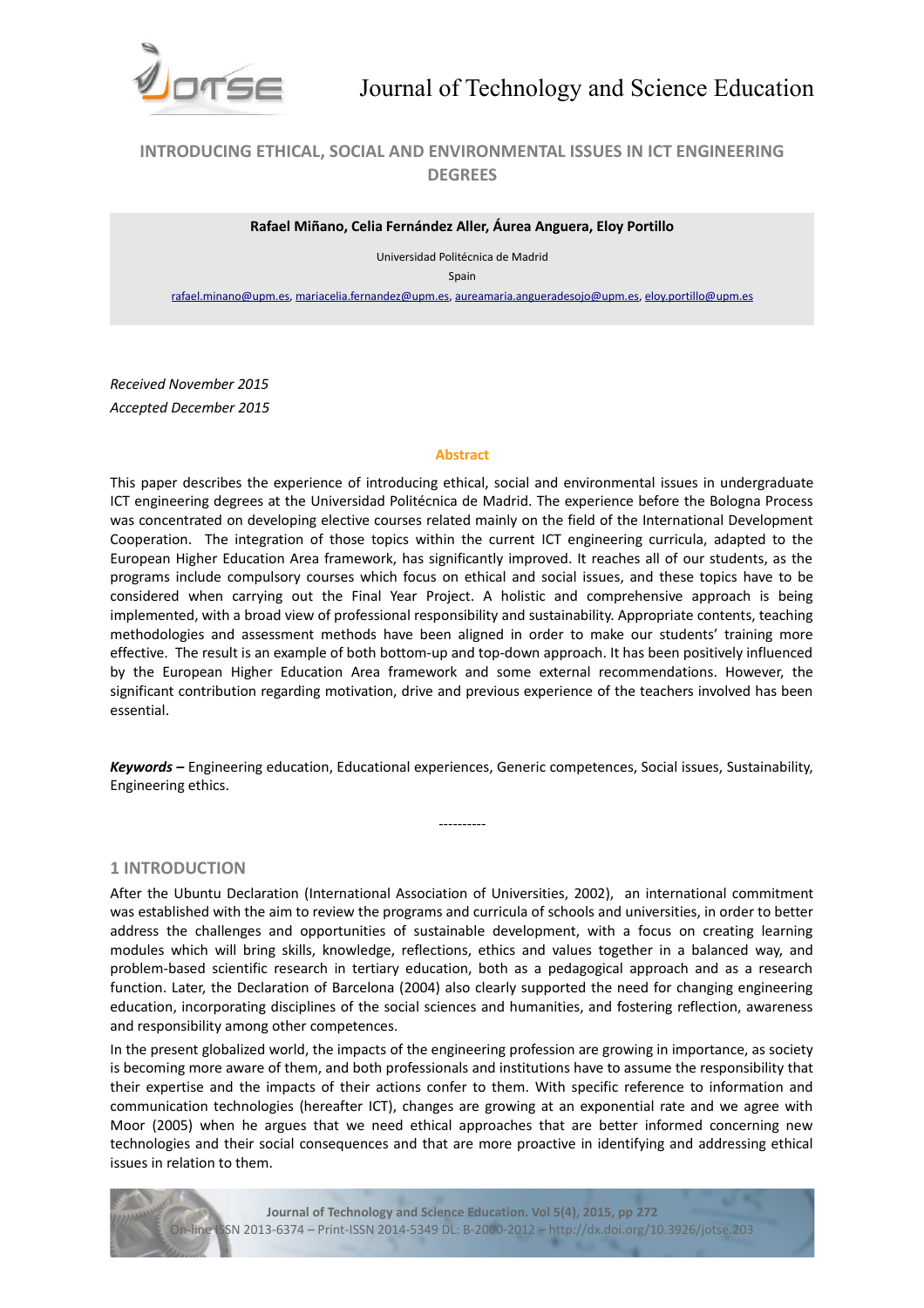It is increasingly common that ethical, social and environmental issues are included in academic engineering degree programs. A reference about how to introduce these topics into the academic programs is provided by several accrediting agencies such as ABET and EUR-ACE, or innovative initiatives as CDIO (Conceiving, Designing, Implementing & Operating). They include competences and learning outcomes directly related to ethical, social and environmental responsibility of engineering, and they support their integration into academic programs (Miñano, Fernández Aller & Anguera, 2015).

ABET includes in their professional competences "the understanding of professional and ethical responsibility", and "the broad education necessary to understand the impact of engineering solutions in a global and societal context" (ABET, 2015).

The European Accreditation Agency EUR-ACE considered that graduates should be able, as a transferable skill, to "demonstrate awareness of the health, safety and legal issues and responsibilities of engineering practice, the impact of engineering solutions in a societal and environmental context, and commit to professional ethics, responsibilities and norms of engineering practice" (ENAEE, 2008). Apart from this awareness, its most recent framework standards includes as program outcomes the "ability to consult and apply codes of practice and safety regulations in their field of study", the "ability to inform judgements that include reflection on relevant social and ethical issues" and the "ability to manage complex technical or professional activities or projects in their field of study, taking responsibility for decision making" (ENAEE, 2015).

Last, the CDIO Syllabus incorporates professional ethics and social responsibility as personal competences, and highlights the importance of knowing the societal and environmental context in order to guide any project and technological innovation to a sustainable development (CDIO, 2011).

In the context of the European Union, the framework for qualifications of the European Higher Education Area (hereafter EHEA) includes into the so-called 'Dublin Descriptors'' some relevant learning outcomes for education for ethical and social responsibility, and it is widely considered as an opportunity to introduce new educational elements for preparing students on those topics (EHEA, 2005; Rathje, Spitzer & Zandvoort, 2008; Zandvoort, Børsen, Deneke & Bird, 2013).

But there are some indications that the overall impact of these external demands has been limited and there is no evidence that the way in which universities currently prepare students in science and engineering for social responsibility is adequate or sufficient. There is some agreement about knowledge, skills and teaching methodologies to develop these competences but "some important and persistent barriers stand in the way of its sustained development. What is needed are both bottom-up teaching initiatives from individuals or groups of academic teachers, and top-down support to secure appropriate embedding in the university" (Zandvoort et al., 2013).

With this paper, we aim to share the experience of introducing topics of professional ethics, social and environmental responsibility to students of some ICT engineering degrees of the Universidad Politécnica de Madrid (hereafter UPM). To simplify the text, we are considering as "sustainability competences" the knowledge, skills and attitudes related to ethical, social and environmental issues of the engineering practice.

This experience is an example of both bottom-up and top-down approach, as it has been positively influenced by the EHEA framework and some external recommendations. However, it would not have been possible without the motivation, drive and effort of the teachers involved since in our university there is not a specific department devoted to social or humanities topics. It is a work still in progress and there are a lot of challenges to face. Section 1 explains our incipient experience before engineering degree programs were adapted to the EHEA framework. It was developed by elective courses concentrated on the field of the international cooperation for development. Section 2 addresses how we are introducing "sustainability competences". First, it provides an outline of both the Spanish and the UPM context for developing these competences. The following subsections explain how these competences have been implemented in compulsory courses, elective activities and into Final Year Project (hereafter FYP). Finally, a reflection about this experience is presented, suggesting some proposals for future actions.

### **2 BACKGROUND: THE EXPERIENCE BEFORE THE EHEA FRAMEWORK**

Back in year 2000, several teaching initiatives related to cooperation for development were initiated at the UPM. The first ones were elective courses called "Fundamentals of Development Cooperation", offered at the School of Agricultural Engineering and at the School of Telecommunications Engineering. Subsequently other subjects were offered at the Industrial Engineering School ("Introduction to International Development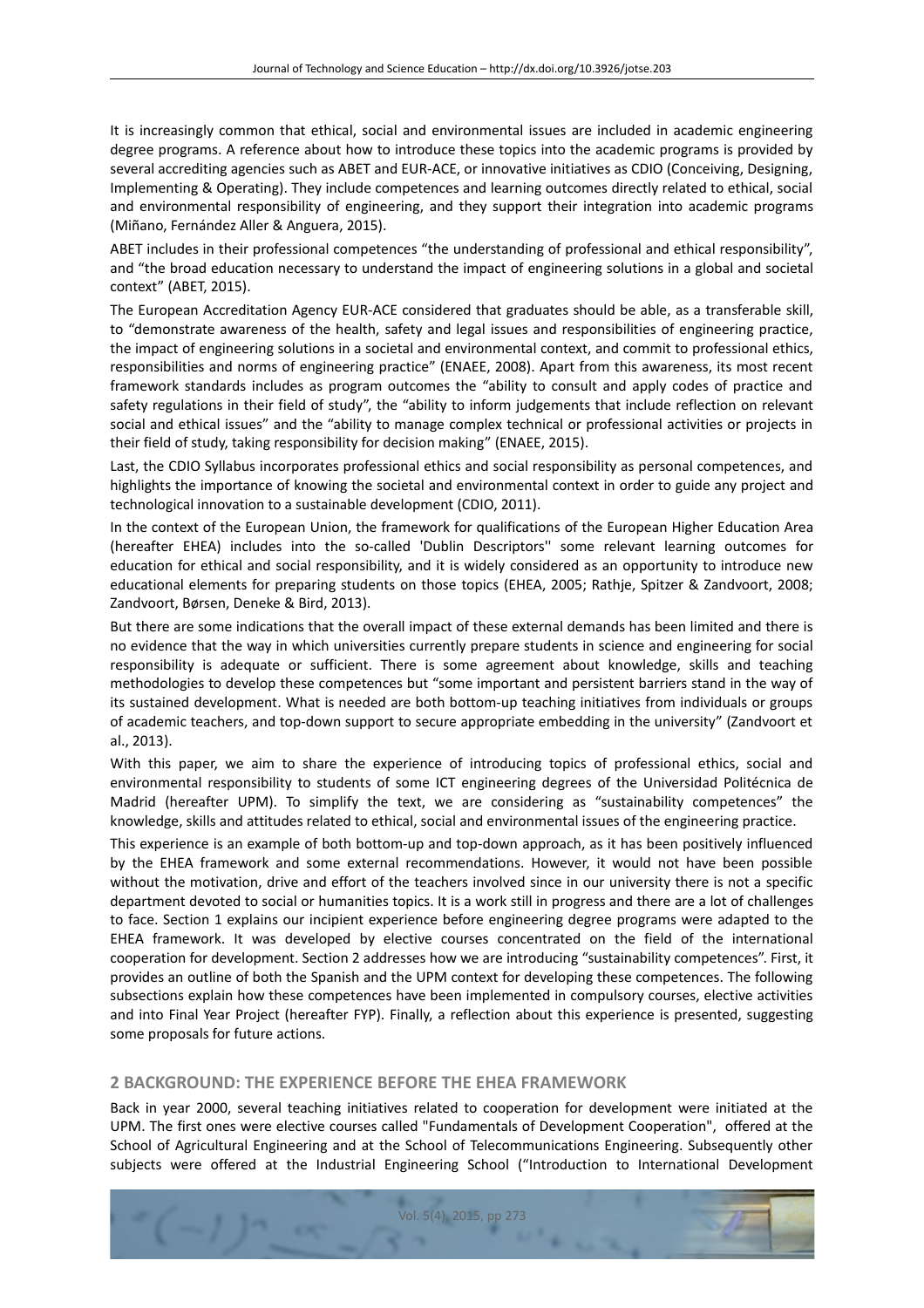Cooperation", "Development Cooperation Projects") and at the School of Telecommunications Engineering ("Telecommunication Engineering for Development Cooperation").

Inspired by these initiatives, a group of professors from the Campus Sur of the UPM started in 2004 to prepare a reflection on how to introduce the role and impact of ICT in society, into the curricula of telecommunications engineering degrees and computer science engineering degrees. Based in our experience in the field of the international development cooperation, the first proposal focused in the contributions of technology to human development, according to the United Nations' approach. The result was the offer of an elective subject called "ICT and Human Development" (Miñano et al., 2006).

This subject had three chapters. The first one introduced the concept of human development and the main indicators to measure it (UNDP), the global world situation were analyzed as well as the role of technology for promoting human development (UNDP, 2001). The second chapter provided some fundamentals of Science, Technology and Society, Engineering Ethics and Social Corporate Responsibility. The third one focused in International Cooperation for Development Strategies and the specificities of technological projects for human development.

We used active methodologies, enhancing personal and group reflection. We combined teacher explanations with debates, group dynamics, teamwork, external visitors, conferences attendance and round tables. The course included participation in planned activities such as a seminar about "ICT and Human Development" organized by the School of Telecommunications and System Engineering (4 sessions throughout the semester). Additionally, we promoted the incorporation of students to social development projects related to ICT, as well as short practical stays abroad. Some of our students oriented their FYP to a development cooperation project. In order to promote the plan, students joined a scholarship program, funded by the UPM, to support the execution of FYP in development projects (UPM & ISF, 2009).

The level of the student´s satisfaction was high, although it was not the most chosen subject. Some students' comments on the subject were: "this subject is different to the rest, it invites you to think and to share opinions with your mates"; "it helped me to know about professional ethics beyond the immediate revenue"; "I learnt different applications of ICT further than playing, chatting…", "it shows the human side of our studies".

The experience of the different elective subjects in several schools evolved into an UPM's own Expert Degree on "Development Cooperation" which was launched in 2008/09. This 40 ECTS degree was offered to undergraduate students as an initial training in development cooperation. Its purpose was to supplement students' training, so that the number and quality of professionals and researchers who focused their activity towards development cooperation would grow. Furthermore, it strengthened the overall education of the students through a better understanding of the interrelationship between technology, society and sustainable human development within the current global context. The Expert Degree program was designed by gathering the elective subjects mentioned above and some others such as "Corporate Social Responsibility", "Technology, Society and Human Development" or "Relations Skills and Team Management". Some of them were adapted to online format or b-learning format. The program included a set of mandatory courses (18 ECTS), some elective ones (12 ECTS) and a practical stay that students had to carry out integrated within a development project (Cervera, Mataix & Miñano, 2008).

The mandatory courses dealt about the fundamentals of development cooperation, technology-based development projects, relevant personal and systemic skills, Corporate Social Responsibility as well as ethical and social aspects of technology and human development. The range of elective subjects was very broad, according to the different specializations in the UPM: agricultural development, forestry development, land management, infrastructure, basic housing, information technology and communications, sustainable development or physical activity and sport.

When the new undergraduate degree programs adapted to the EHEA started at the UPM, the UPM's own expert degrees changed their regulation and the one about international development cooperation died off. However, other initiatives have given continuity to the experience of collaborative work between interdisciplinary groups, mainly dueto the motivation of teachers and students and "collective stubbornness" to introduce the concerns of sustainable human development, focusing on the human rights, in university activities. Among them, we highlight the Master in Technologies for Human Development (since 2010), now the Master in Strategies and Development Cooperation Policy (2014) and the Innovation and Technology for Development Centre created in 2012 (ITD, 2015).

From the educational point of view, all these activities have been an extraordinary "educational laboratory" which results have been integrated later in the curricula of the new engineering degrees at the UPM. Next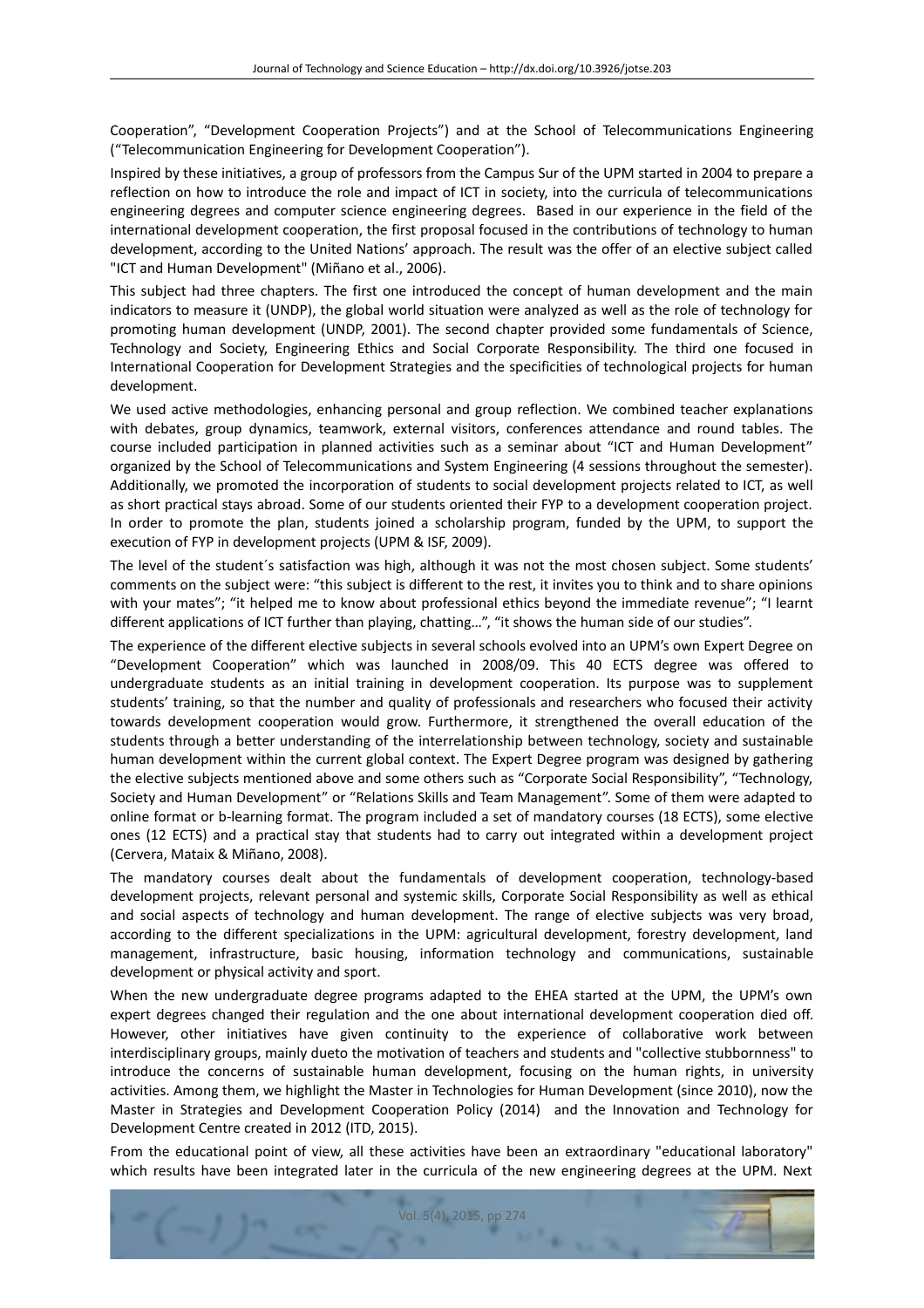section explains in detail some initiatives that are currently being developed in the School of Telecommunications and System Engineering (hereafter ETSIST) and the School of Computer Systems Engineering (hereafter ETSISI), both at the Campus Sur of the UPM.

#### **3 IMPLEMENTING SUSTAINABILITY COMPETENCES WITHIN THE EHEA FRAMEWORK**

Spanish universities are integrated in the European Higher Education Area (EHEA), so they have included the Dublin Descriptors in every Bachelor and Masters degrees, so bachelor's students should "have the ability to gather and interpret relevant data (usually within their field of study) to inform judgments that include reflection on relevant social, scientific and ethical issues" (EHEA, 2005). In addition, each university determines a set of generic competences that must be included in every degree. Some universities have defined competences directly or indirectly related to professional ethics, social responsibility or sustainability. Some examples are: "responsible and ethical commitment" (Universidad de Valladolid), "act with responsibility and professional ethics" (Universidad de Extremadura) or "sustainability and social commitment" (Universitat Politècnica de Catalunya).

The Universidad Politécnica de Madrid (UPM) has included as a generic competence the "respect for the environment" in all of the offered degrees. Besides, the UPM Educational Model notes that "the training of engineers and architects must not only take account of scientific and technical knowledge, but also be in harmony with ethical values" and proposes -as a competence that must be developed- the "understanding of the profession and the social commitment to society and the environment, with the duty to respect their ethical code" (UPM, 2010).

As a result of an educational innovation project where teachers from different centers of the UPM were involved, a web site with teacher support resources about generic competences was developed (UPM, Innovación Educativa). Some guidelines for the competence "respect for the environment" are specified. Although it is oriented to environmental impacts, some references to ethical issues and social responsibility issues are included. Most of the methodological proposals focused on sustainability could be adapted to work ethical and social issues.

In spite of the fact that there is not a global plan for the implementation of the generic competence "respect for the environment" at the UPM degrees, there are some interesting experiences driven by both UPM Schools and some research groups. Some relevant examples are the teaching strategies of the School of Agricultural Engineering -oriented towards environmental sustainability-, the global strategies of the School of Industrial Engineering about Corporate Social Responsibility and sustainability, or the experiences of service learning at the School of Mining and Energy Engineering. Some research groups combine teaching and research practice in different areas such as sustainability, public health, social inclusion and international cooperation for development (Miñano et al., 2015).

In relation to specific degrees, the Spanish Council of Universities makes recommendations for each official degree about the competences that students should achieve during their university years. Each university and college incorporates these recommendations differently in compulsory subjects, elective specific subjects, and transversal inclusion into compulsory subjects or into the FYP. As an example, the recommendations for the degrees related to ICT engineering include competences such as "the capacity to understand and apply the ethical responsibility, legislation and professional deontology of computing engineering", the "ability to analyze and assess the social and environmental impact of technical solutions" and "ethical and professional responsibility attitudes, respect to the Human Rights and cultural diversity" (BOE, 2009a; BOE, 2009b).

In 2009, the ETSIST and the ETSISI started new degree programs designed according to the EHEA framework: Computer Engineering, Software engineering, Information Systems, Electronic and Communications Engineering, Telecommunications Systems, Engineering Sound and Image, and Telematics. Next subsections present how the UPM generic competence "respect for the environment" and the ones recommended by the Spanish Council of Universities have been implemented into these programs. To simplify the text, we are considering all those competences as "sustainability competences".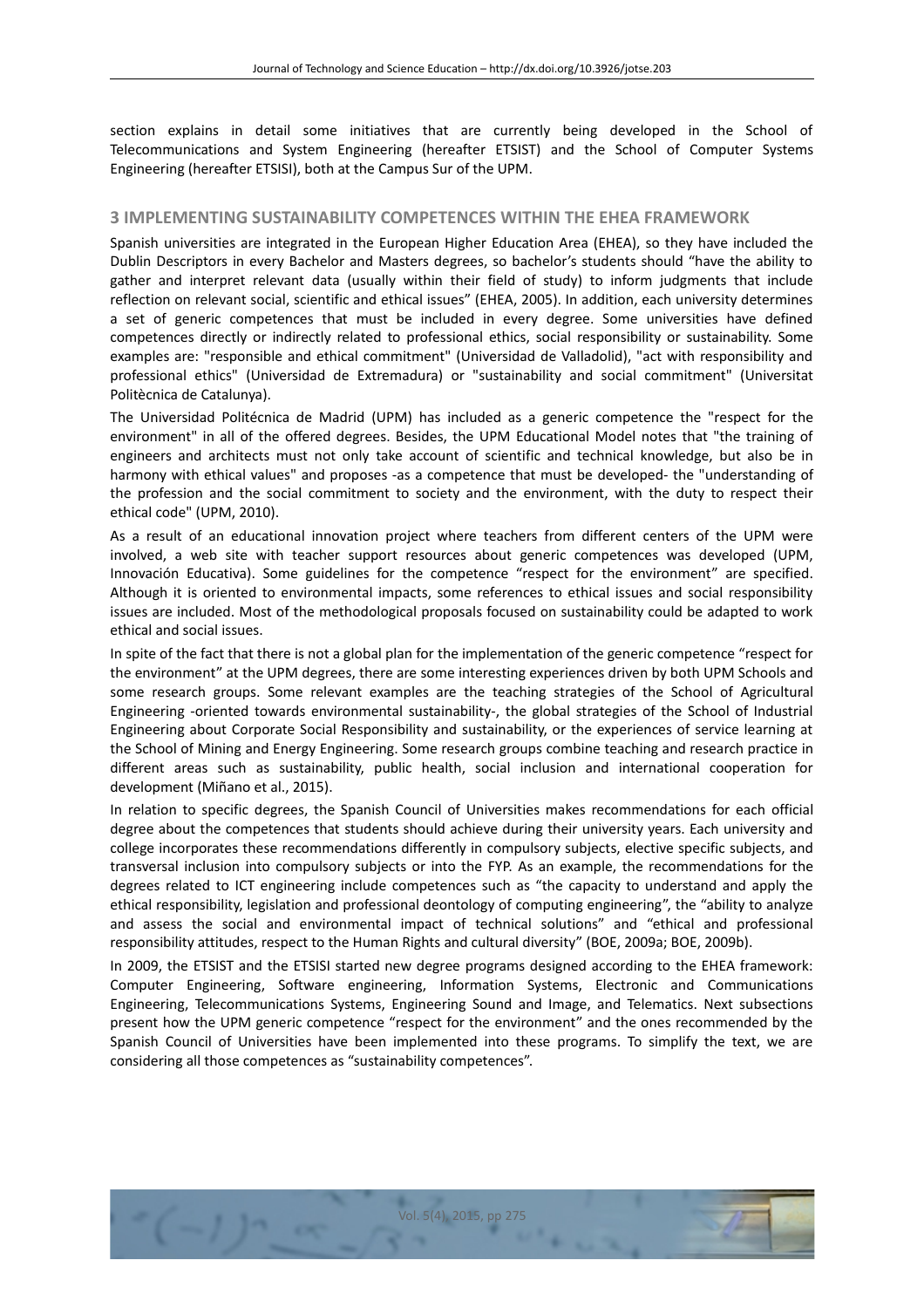## **3.1 Compulsory subjects**

All the new degree programs forementioned include compulsory subjects where "sustainability competences" must be developed. The subjects are different for the telecommunication engineering degrees and for the informatics degrees.

## **3.1.1 "Science, Technology and Society" in Telecommunication Engineering Degrees**

Four different degrees are taught in the ETSIST: Electronics of Communications, Telecommunication Systems, Sound and Image, Telematics. All of their programs integrate a 3 ECTS compulsory course about Science, Technology and Society included in the 4th semester. The course's learning outcomes include the students' capacity to locate and analyze information critically and their abilities to relate scientific and technical aspects with the socio-economic environment, to the legal and political framework and with environmental and ethical issues.

The syllabus comprises three chapters. The first one takes the students through the history of science and technology. The second chapter analyzes the current technological society, reflecting on technological determinism and the role of ICT in society. The last one addresses issues about ethics and sustainability of the information society from a critical view of postmodernism.

"Science, Technology and Society" course applies different methodologies: teacher expositions, classroom debates, monographs, book reading and daily press review. Students in pairs must identify, select and bring to class news published in the media. These news must be related to technological issues with a relevant social, economic or environmental impact. In this way, students learn to compare how news are presented in different media and to analyze them critically.

## **3.1.2 "Social, Legal, Ethical and Professional Issues" in Informatics Engineering Degrees (2009 programs)**

The programs of both Software Engineering and Computer Engineering of the UPM, developed in 2009 according to the EHEA, are based largely on the recommendations of the Association for Computing Machinery (ACM, 2013). One of them is the inclusion of ethical and social issues at the core of the curriculum, making very concrete proposals on compulsory and optional modules, and the introduction of compulsory topics in other subjects.

Following that recommendation, a compulsory subject, "Social, Legal, Ethical and Professional Issues" was included in the first year of both programs. While attending to this course, the students had to develop the generic competence "respect for the environment" and "critical thinking" -compulsory in the UPM- and the competences recommended by the Spanish Council of Universities for IT degrees explained before.

The course syllabus included different topics related to the professional performance of IT engineering and its relationship with society, being the legal issues -such as intellectual property and data protection- the core of the subject. Moreover, the students got familiarized with engineering professional values, professional codes of ethics, both social and environmental impacts of IT, the digital divide and the basic principles of Corporate Social Responsibility (Anguera de Sojo, Davara, Fernández & Miñano, 2012).

Throughout the course, active methodologies were used, fostering students participation with frequent debates in the classroom, case discussions, dilemmas, monographs, expert lectures or visits to research centers where their work has a significant social impact, such as the Digital Accessible Home or the CITSEM (Software Technology Center and Multimedia Systems for Sustainability).

Along these years we have checked the relevance of including ethical, social and professional issues in the curriculum, as there is a general lack of both knowledge and reflection on these issues. We have observed that the students accept well both this kind of contents and the use of different learning methodologies. The official questionnaires about the level of students' satisfaction with the teaching in the subjects show that the average for our "non-technical" subjects is higher than the global average for the "technical" subjects in the programs (Miñano et al., 2015).

In 2014 the UPM started a new degree in Information Systems and the programs of the Computer Engineering Degree and Software Engineering Degree were updated. The three degrees are developed in eight semesters and have a common core in the two first years. The former compulsory subject "Social, Legal, Ethical and

Vol. 5(4), 2015, pp 276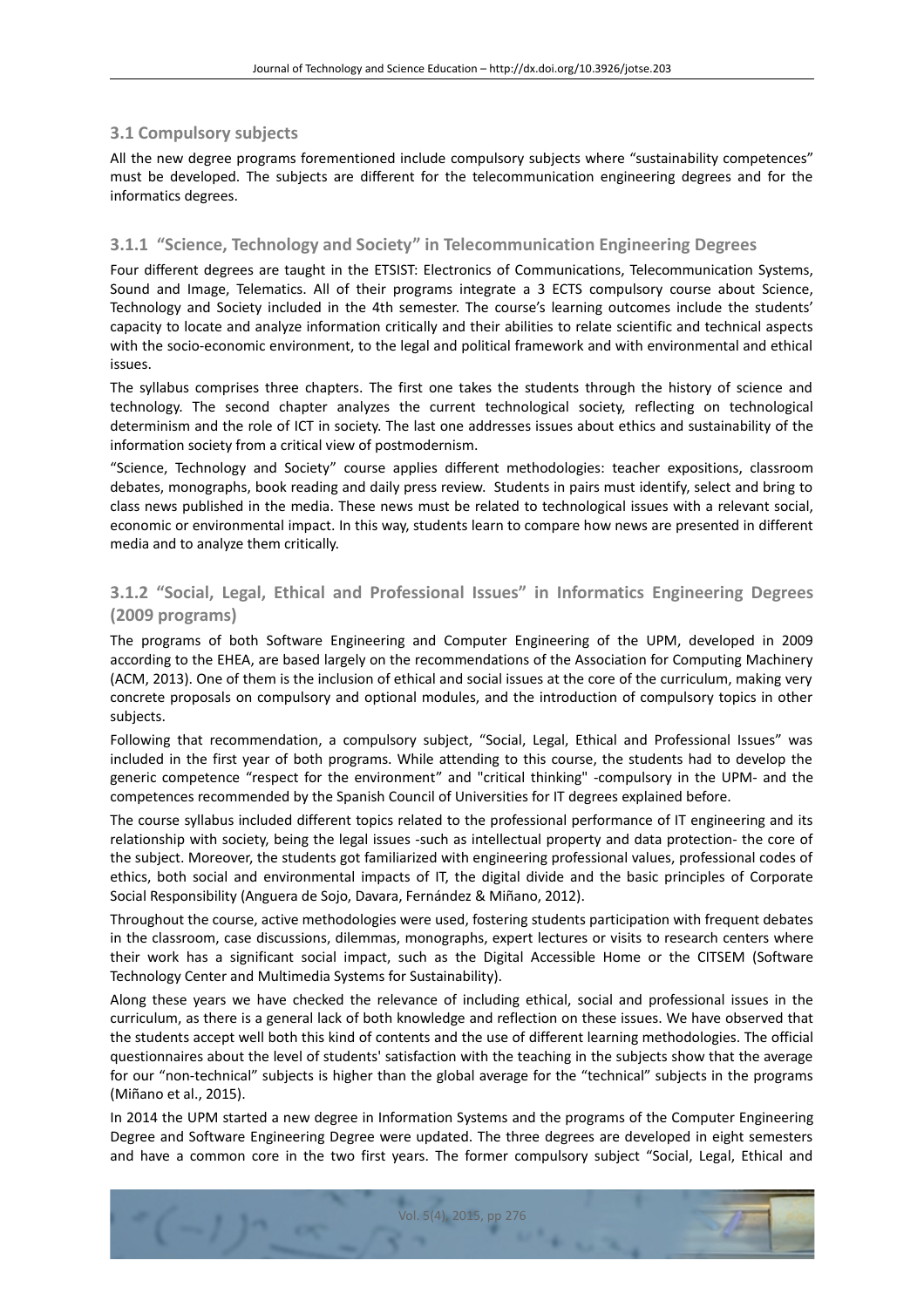Professional Issues" is transformed into two new compulsory subjects of 3 ECTS: "Ethical and Social Issues" in the 2nd semester and "Legal and Professional Issues" in the 5th semester.

## **3.1.3 "Ethical and Social Issues" and "Legal and Professional Issues" in Informatics Engineering Degrees (2014 programs)**

A relevant innovation of the new degrees is that all of them include as a generic competence the "social and environmental responsibility". This competence extends the former "respect for the environment" including a deeper approach to the ethical and social aspects of IT engineering. Specifically, it has been defined as the "knowledge, skills and attitudes needed to integrate into the profession, the social, environmental and ethical issues that affect IT engineering in a responsible and balanced way" (Miñano & Fernández Aller, 2015).

That competence should be developed at two levels:

- N1. knowledge of problematic issues, ethical principles and main regulations; and
- N2. skills for analyzing and integrating the professional responsibility criteria in specific engineering solutions.

The competence has been assigned to two compulsory subjects, "Ethical and Social Issues" and "Legal and Professional Issues", and it is also included in the competences to be developed and assessed in the FYP.

The subject "Ethical and Social Issues" deals with a wide variety of topics. We had as a main reference the ACM's Curriculum Guidelines, specifically the body of knowledge related to Social Issues and Professional Practice (ACM, 2013). The syllabus has four main chapters: social context, professional ethics, corporate social responsibility and current challenges and issues.

In the first chapter, we present a brief introduction to the main concepts of Science, Technology and Society, in order to the students to be aware of the role that technology plays in today's world and understand the interrelationships between society and technology development. Then, we focus on the main impacts of the IT on our society, promoting a reflection about how the IT contribute, or not, to a better society for all. To deepen into the contemporary challenges, at the end of the year, the students have to make a presentation of a monographic work about some of the most relevant issues related to the IT (chapter four in the syllabus). Last year the topics chosen were the digital divide, net neutrality, e-accessibility, privacy, intellectual property, security, cybercrimes and sustainability. In some of them, such as privacy, data protection and intellectual property, the Spanish regulation is introduced and explained.

Our goal is not only to focus on the negative impacts or problems, but also to highlight the potential of ICT to promote social welfare and sustainable human development. We encourage students to look for successful experiences in the fields of e-health, e-education, e-participation, e-inclusion, or experiences for bridging the digital divide.

In the chapter related to professional ethics, we analyze what the profession offers to society and the main ethical issues that arise in the professional practice of computing engineering (ownership of information, conflicts of interests or values, reporting, security, dual use, etc.) and the principles of professional ethics (ACMa). Besides, we present some deontological codes (ACMb; IEEE) and the students get familiarized with them working with professional ethics dilemmas; they can use them to analyze the situation and to argue about the decision that a good professional should make.

We have introduced a chapter related to Corporate Social Responsibility (hereafter CSR) that is not included in the recommendations of the ACM's Curriculum Guidelines. CSR is a result of the power and impact of corporations in today's globalized society in many different areas (labor, social, economic, environmental, technological or political) and entails the need to assume the consequences. By introducing these topics, we want to go beyond the individualistic approach (work place ethics or "micro-ethics") and give due attention to the meso (company, CSR) and macro-level (laws, political system), including topics such as social justice, equity, empowerment of people and environmental sustainability. From our teaching experience, we agree with other authors (Conlon, 2010; Didier & Derouet, 2013) that including CSR in the syllabus is a good and necessary strategy.

The subject "Legal and Professional Issues" includes the core of the subject of the previous degree program, focused on the legal aspects of IT engineering. The issues are mainly related to data protection, intellectual property rights, patents and trademarks, electronic commerce, digital signature, cyber security and crime. Also some professional issues such as regulations of professional activity and professional associations are explained.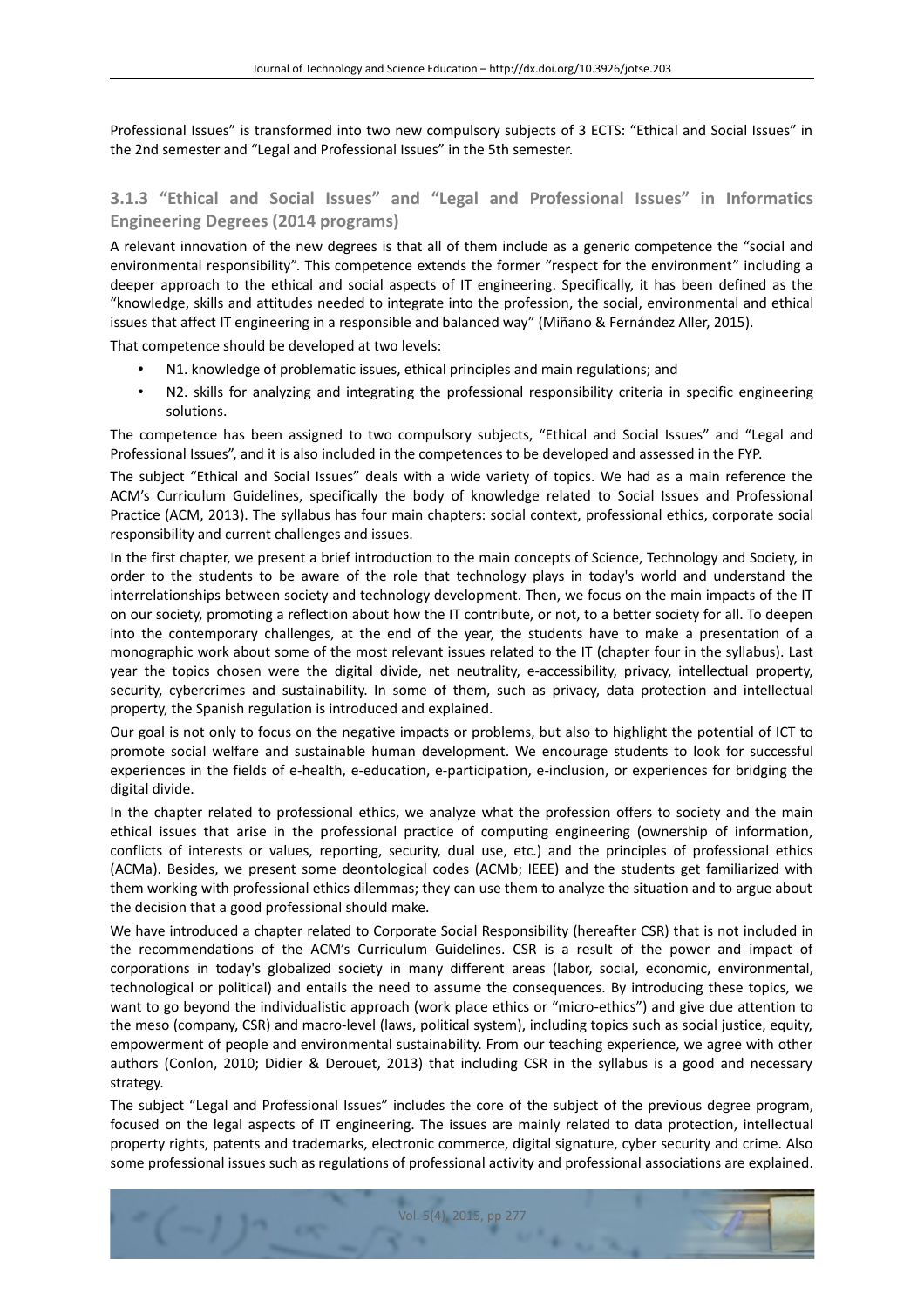As it is framed in the 5th semester of the program, it allows to deepen into some concepts that arose in the previous subject ("Ethical and Social Issues"), and to work on more specific issues with the use of laws and regulations, closer to the reality that the students will find as professionals.

In relation to the teaching methodologies, there is a general agreement on the effectiveness of the use of active learning practices linked to appropriate theoretical and empirical input (Bowden & Smythe, 2008; Conlon, 2010; Davis, 2006; Rathje et al., 2008; Zandvoort et al., 2013). Our course takes two hours of class per week. The teacher theoretical explanations are often combined with group discussions and debates. It is a propitious subject to present situations where legal issues collide with ethical principles, both professionally and personally. In many classes the students get online to search for information in order to analyze cases with controversial situations and make decisions in line with current regulations and consistent with the professional ethical principles. The have also to make reports about the CSR strategies of ICT companies.

The assessment is made taking into account different activities: analysis of practical cases (professional situations which involve social, legal and ethical dilemmas), online activities (discussion forums, debating on texts, test questionnaires) and monographs with oral presentations. In addition, the students have to pass two written tests with objective questions.

The experience of this first year is quite positive; the course has had a good level of acceptance by the students, who valued positively the inclusion of these topics in a technological degree (Miñano et al., 2015).

### **3.2 Elective courses and activities**

At the Spanish universities, undergraduate degree's students can get academic recognition in credits for participation in university cultural, sports, students' representation, solidarity and cooperation activities, representing up to 6 credits of the total curriculum issued (BOE, 2007). Within this framework, we offered various training activities in order to allow the students to gain credits. On one hand, two courses included in the Expert Degree on Development Cooperation were offered. Courses were entitled "Technology, Society and Human Development" and "ICT and Development Cooperation". The first course provided an opportunity to reflect on the role that technology plays in human development, whereas the second one focused more on the opportunities offered by ICT in the field of international cooperation for development and to address some global challenges.

Within a project of educational innovation aimed at designing methodologies for developing skills related to social and environmental responsibility in ICT engineering, we designed the "Technology and Social Responsibility Path". Along the academic years 2011-12 and 2012-13, the schools of the Campus Sur of the UPM organized a program of cultural events and activities related to ethical and social issues related to ICT. The program included conferences, round tables, seminars and movie forums on topics such as net neutrality, ICT and social entrepreneurship, technological acceleration, social networks and social movements. These events were open for the whole university community, but the students could obtain credits by attending the events and making some specific homework related to them.

However, it was very difficult to ensure students' attendance, due to the overload of activities and continuous assessment tests. We tried to schedule events in coordination with particular courses, but to manage the timetables become too complicated. Therefore, it was decided not to continue with these activities, even though they were highly appreciated by the participants and they helped to revitalize the entire university community.

### **3.3 Final Year Project**

As the Final Year project (FYP) is the closest academic activity to the future engineering projects on which the students will work, we agree with other authors (Bragós et al., 2010; Liebert, 2013; López, Sánchez, Vidal & Pegueroles, 2014) in the view that the FYP provides a great opportunity for practicing and evaluating professional skills such as sustainability or social responsibility.

The FYP is an academic activity included in most graduate engineering programs in Spain. Generic competences such as oral and written communication, creativity and planning are explicitly assessed when presenting the FYP, however the "sustainability competences" rarely are explicitly assessed. In our context, the FYP for telecommunications engineering includes the "ability to handle specifications, rules and regulations and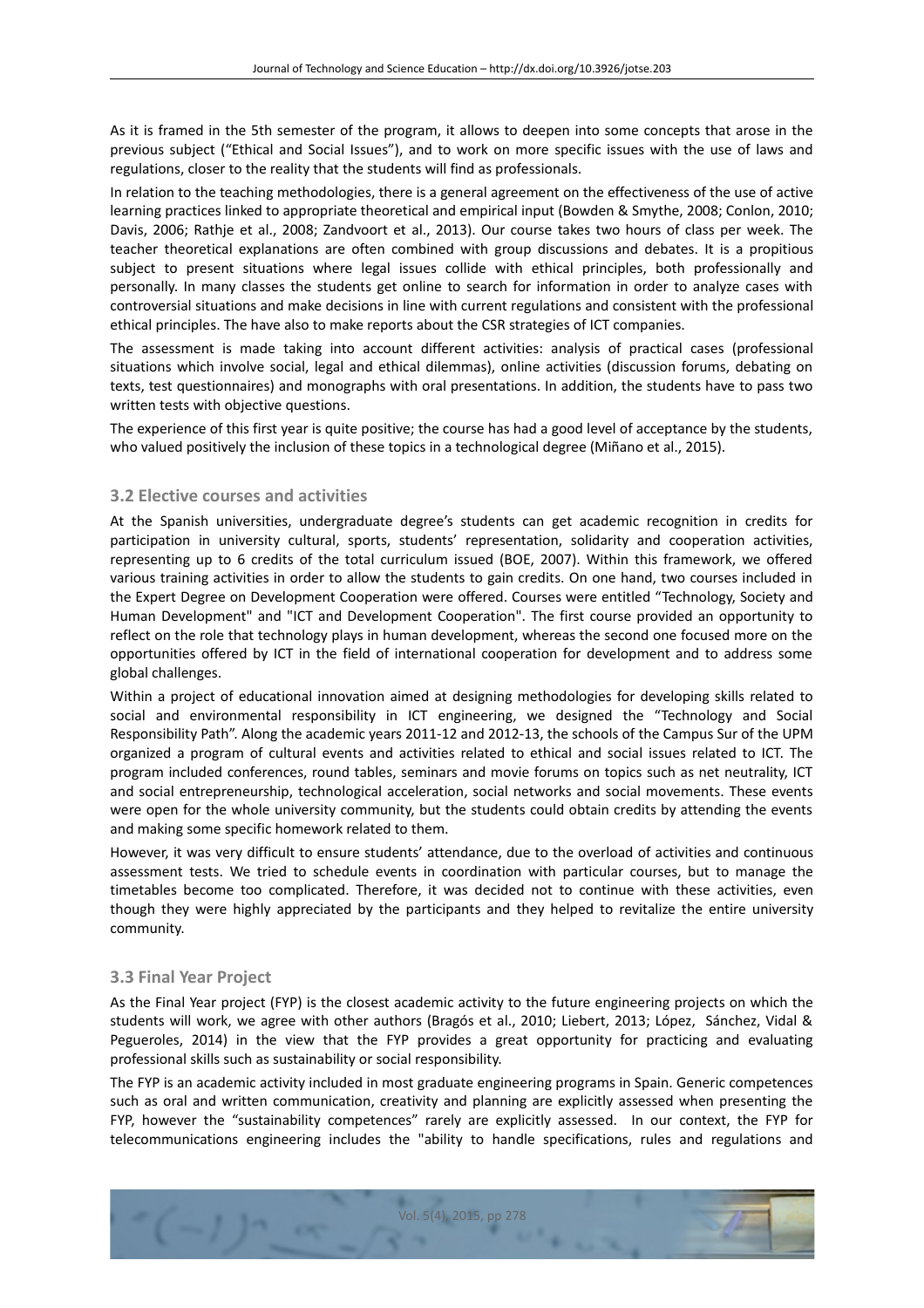applying them in the development of the profession" as a competence to be developed. It is the only one indirectly related to social issues, but it does not explicitly appear in the evaluation criteria.

In the case of the informatics engineering, the tutor's assessment report for the FYP includes some questions on whether students have considered the social impact of the developed application and also whether that application contributes positively to the environment, including an analysis of the environmental impact of the product. But no further actions to support the achievement of these results were taken.

In the academic year 2014-15 we have begun to support the development of the SER competence in the FYP. Therefore, we are offering to students and teachers a methodology to develop these competences and tutorial support. The goal is to provide them with the knowledge and operational techniques that will help them to improve reflection on ethical, social and environmental aspects related to their FYP and their integration, when appropriate, in their work (Miñano et al., 2015).

Our proposal is based on different resources: the Value-Sensitive Design approach -methodology developed in human-computer interaction research (Cummings, 2006)-, some proposals from the Social Life Cycle Assessment (UNEP, 2009) and methodologies for ethical impact assessment of information technology (Brey, 2012; Wright, 2011). We distinguish four phases: identification of possible impacts, analysis and selection of the relevant issues, the technical or empirical phase and a final reflection.

In the first phase, all the possible ethical, social and environmental issues or impacts related to the project should be identified. As a previous step, we propose to define the scenario where the work will be developed. The students must consider:

- The technological sector the project is framed in (artificial intelligence, management software, mobile applications, security, intelligent systems...); depending on the sector there are specific ethical, social or environmental issues particularly relevant.
- Organizational aspects; if the project is part of a broader program, the role it plays in that program must be defined (basic research, development of a module or a specific product, application of a developed product, etc.).
- The whole life cycle of both the FYP and the broader program.
- The socio-economic, geographical and cultural context in which the different phases of the project life cycle are developed or may be developed in the future.
- The stakeholders who will be directly or indirectly affected by the implementation of the project in any of its phases, both positive and negatively.

Given this scenario, all possible impacts and ethical, social and environmental issues that may be related to the project will be identified. The goal is not to make an exhaustive list but make sure that major impacts will not go unnoticed.

We propose two methodologies. One is based on a checklist; given a list of categories of both environmental and social impacts, and a list of ethical principles and associated problems, the students will check which of them are related to their project. The list has been compiled taking into account various references from ethical assessment of technology (Brey, 2012), social responsibility management (GRI; ISOb; WBCSD) and environmental management (ISOa). The other approach involves reflecting about a series of questions related to both the main principles of professional ethics and the most common problems in engineering projects. We have adapted the questionnaire designed by Wright (2011).

In the second phase of the four previously mentioned, students have to select the most relevant issues to their project from the ones identified in the previous phase, and analyze them in depth. They are asked to accomplish the following tasks: making a detailed description of the impacts selected; identifying stakeholders and how they are affected; identifying regulations, laws, ethical codes related to them; and pondering on the possibilities of an assessment or quantitative evaluation of them.

The third phase is called technical or empirical. The impacts selected in the previous phase will be quantified and measured, using appropriate methodologies depending on the nature of the project. The results will be taken into account when analyzing different alternatives for the project development. When possible, the students will test the product, to study the interactions with potential users or affected groups, so as to contrast the expected impacts or to identify new ones. Since this phase depends so much on the nature of the project,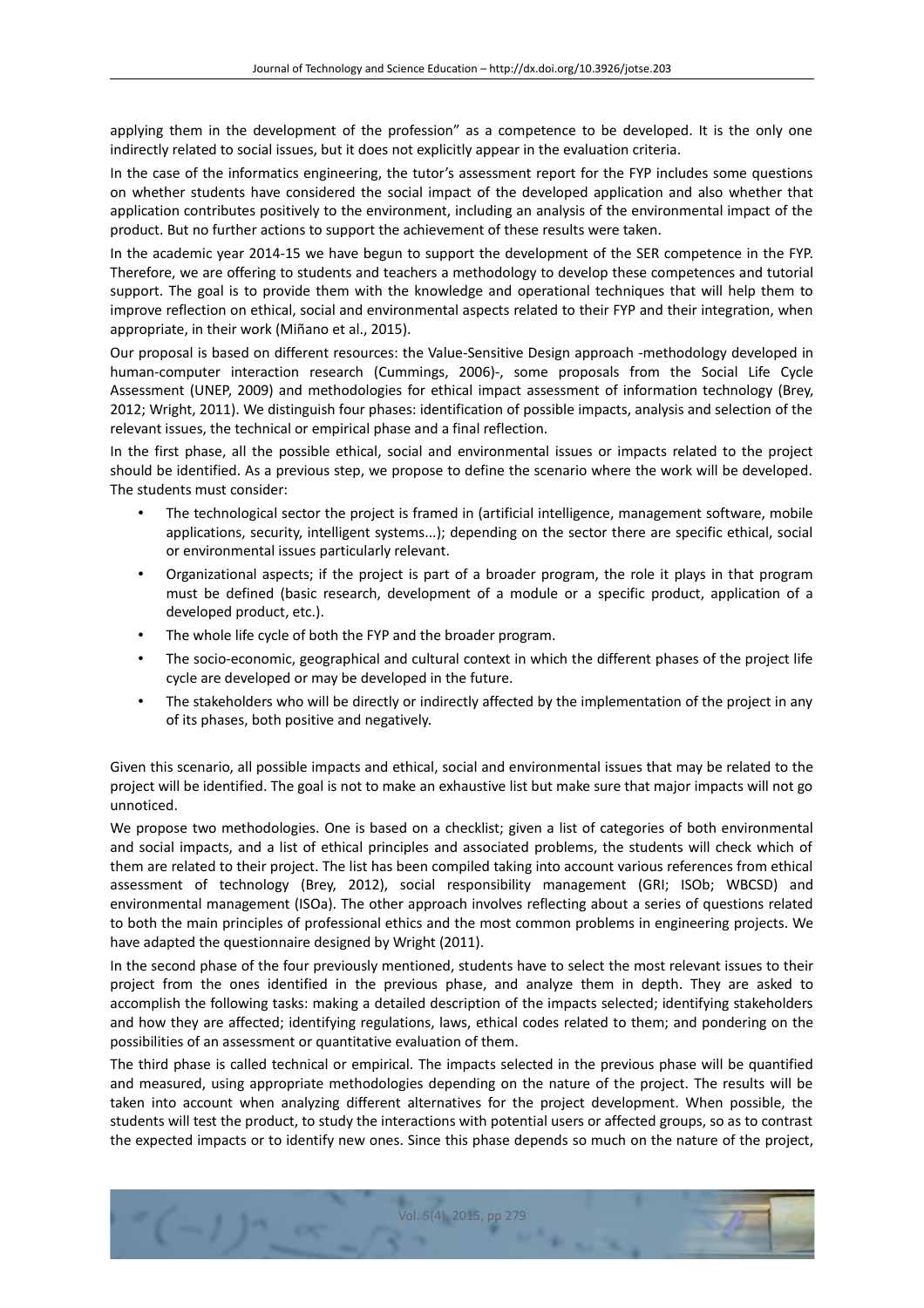and bearing in mind that the academic context of the FYP rarely allows to implement it completely, we let this phase as optional.

The last phase is a final reflection. Starting on the next academic year 2015-16, all students will have to include in the FYP memory a reflection on the social and environmental impacts, as well as ethical or legal issues that could be related to the project. This reflection must include the identification, description and analysis of the most significant social, environmental, ethical or legal aspects of the project carried out, both positive and negative. Therefore, synthesize the results of both the first and second phases.

When appropriate, we propose to add the explanation of how they have taken into account these aspects when undertaking the project: restrictions imposed by regulations, laws or ethical codes; risk assessment and prevention; dialogue with stakeholders; analysis of alternatives for the project design, etc. Besides, we recommend making an assessment of the final outcome, highlighting how the risks and negative impacts have been minimized, how the positive impacts have been enhanced, as well as the overall coherence of the project with professional deontology.

Our proposal aims to take advantage of the possibilities offered by the FYP to develop the "sustainability competences" by guiding the identification and analysis of the ethical, social and environmental aspects of the project and encouraging, when possible, its effective integration into it.

## **4 CONCLUSIONS AND CHALLENGES**

We have presented our experience in implementing "sustainability competences" in some ICT engineering degrees of the UPM: Computer Engineering, Software engineering, Information Systems, Electronic and Communications Engineering, Telecommunications Systems, Engineering Sound and Image, and Telematics. All these degrees are taught at the Campus Sur of the UPM. We are considering as "sustainability competences" the knowledge, skills and attitudes related to ethical, social and environmental issues of the engineering practice. When the undergraduate degrees were adapted to the EHEA, these competences have been included into their programs. Actually they have been integrated into mandatory subjects, elective activities and within the Final Year Project.

First of all, we would like to highlight that our current framework is the result of both a top-down and a bottomup approach. We recognize the important role played by external demands -the Dublin Descriptors, the Spanish Council of Universities recommendations- to justify to the faculty the inclusion of the "sustainability competences" into the programs. In the particular case of informatics engineering degrees, we highlight the reference to the ACM Criteria and Guidelines on how to implement them. In order to reach the integration of social issues in engineering programs, we consider as capital the involvement of professionals associations. But, as our university has not specific department for social or humanities topics, the motivation, drive and effort of the teachers involved in the experience have played a significant role in the process.

Secondly, regarding the contents of the courses, we point out that we are developing a holistic and comprehensive approach, from different perspectives. We offer a broad view of professional responsibility and sustainability integrating ethical, social, legal and environmental issues. We show how these topics affect not only the individual level and the personal behavior (the micro level). As engineers develop their professional activities in enterprises and public institutions, we are reinforcing the role of the Corporate Social Responsibility (the meso level). Finally we aim our students to be aware about the global impacts of the engineering and, specifically the global impacts of ICT in our globalized world (the macro level).

As a final point, our framework for introducing "sustainability competences" has the advantage to reach all of our students, as it includes mandatory courses, in contrast to other engineering degree programs in Spanish universities. Moreover, the new programs for Informatics Engineering, updated in 2014, allow a better development of "sustainability competences" throughout the degree. In the former programs the ethical and social issues had a reduced presence, only in one subject in the first year. Nowadays, with the updated programs, these topics have improved their recognition with a specific subject. Legal and professional issues will be studied in the third year, enabling a deeper and more detailed analysis. Furthermore, some guidelines for introducing sustainability issues into the FYP are provided and they will contribute to complete an effective basic training for our students.

Our work is still in progress and there are a lot of challenges to face. One of them is improving our teaching methodologies. We are working on the design a "project based learning" methodology in our mandatory courses. Each project would be developed by a group of students and, given a particular ICT technology (mobile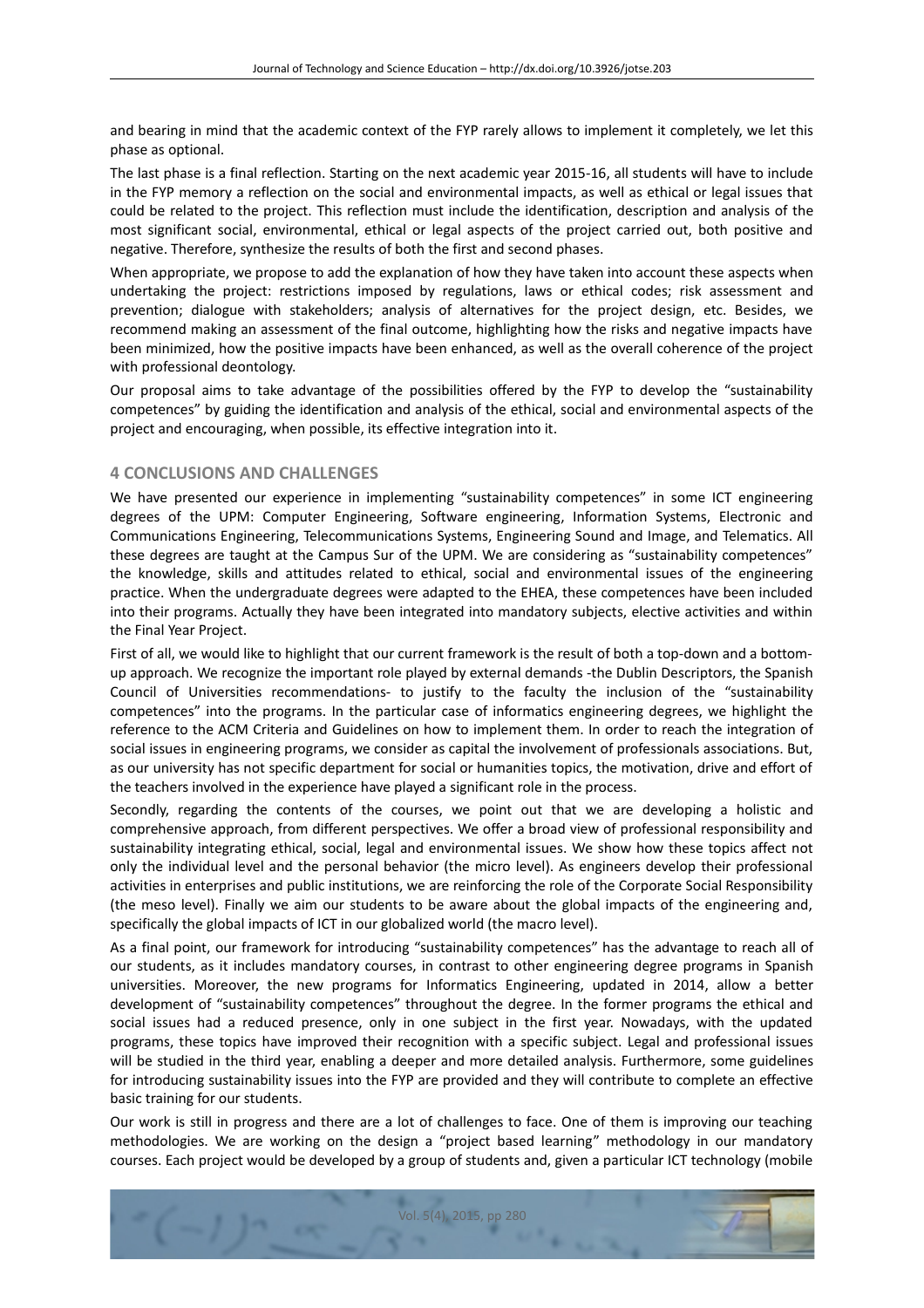applications, big data, cloud computing, social networks, radio frequency identification, videogames), they will have to:

- describe that particular technology;
- identify and describe the most relevant ethical, social and/or environmental issues related to that technology;
- identify current legal framework and legal challenges in relation with those issues (data protection; Intellectual property rights; criminal liability);
- analyze in detail the possible impacts which could affect diverse stakeholders in order to prevent risks or conflicts and to identify opportunities to enhance social benefits.

Working with this approach will provide students useful strategies to integrate sustainability criteria into their FYP and their future professional projects.

Another challenge is the assessment of "sustainability competences", especially when working in big groups while paying attention to all the students in a program (Colby & Sullivan, 2008; Fabregat, 2013). We are developing evaluation tools (dilemmas, cases, monographs, objective tests, etc.) and rubrics adapted to our context that allow us to make an assessment of the students' progress, to contrast the efficacy of our methodologies and simplify the evaluation's tasks.

We also aim to improve the coordination with the faculty in our Campus in two ways:

- increasing their participation in the subjects mentioned in section 2.1, so they can provide their particular point of view on social issues from their different fields of work;
- extending the implementation of "sustainability competences" into other subjects in a consistent and coordinated way.

It is feasible because some of the current subjects in the new programs include already topics related to these competences in their syllabuses, for instance, "Artificial Intelligence" and "Software Quality". Besides, there are other thematic areas that could introduce some contents, such as topics on CSR into the subjects related to business, or regulations and cases on privacy and data protection in courses on computer security or database administration, etc.

As the ethical, social or environmental issues are complex, it is a challenge to introduce them into the future engineers' training. Nevertheless looking backward, it can be appreciated that our current academic context has significantly improved in the last ten years and there are prospects that it can continue to progress in the future.

#### **REFERENCES**

ABET (2015). *Criteria for Accrediting Engineering Programs*. Available online at: <http://www.abet.org/accreditation/accreditation-criteria/> (Last access date: November, 2015).

ACM Association for Computing Machinery (2013). *Computer Science Curricula 2013. Curriculum Guidelines for Undergraduate Degree Programs in Computer Science*. Available online at: [http://www.acm.org/education/CS2013](http://www.acm.org/education/CS2013-final-report.pdf) [final-report.pdf](http://www.acm.org/education/CS2013-final-report.pdf) (Last access date: November, 2015).

ACMa Association for Computing Machinery. *ACM Code of Ethics and Professional Conduct*. Available online at: <http://www.acm.org/about/code-of-ethics> (Last access date: November, 2015).

ACMb Association for Computing Machinery. *ACM Software Engineering Code of Ethics and Professional* Practice. Available online at: <https://www.acm.org/about/se-code> (Last access date: November, 2015).

Anguera de Sojo, A., Davara, E., Fernández, C., & Miñano, R. (2012). *La ingeniería informática. Aspectos éticos, jurídicos y sociales*. Madrid: Ed. Universitas.

BOE Boletín Oficial del Estado (2007). *Real Decreto 1393/2007, de 29 de octubre, por el que se establece la ordenación de las enseñanzas universitarias oficiales*. Available online at: [https://www.boe.es/buscar/pdf/2007/BOE-A-](https://www.boe.es/buscar/pdf/2007/BOE-A-2007-18770-consolidado.pdf)[2007-18770-consolidado.pdf](https://www.boe.es/buscar/pdf/2007/BOE-A-2007-18770-consolidado.pdf) (Last access date: November, 2015).

BOE Boletín Oficial del Estado (2009a). *Recomendaciones para la propuesta por las universidades de memorias de solicitud de títulos oficiales en los ámbitos de la Ingeniería Informática, Ingeniería Técnica Informática e*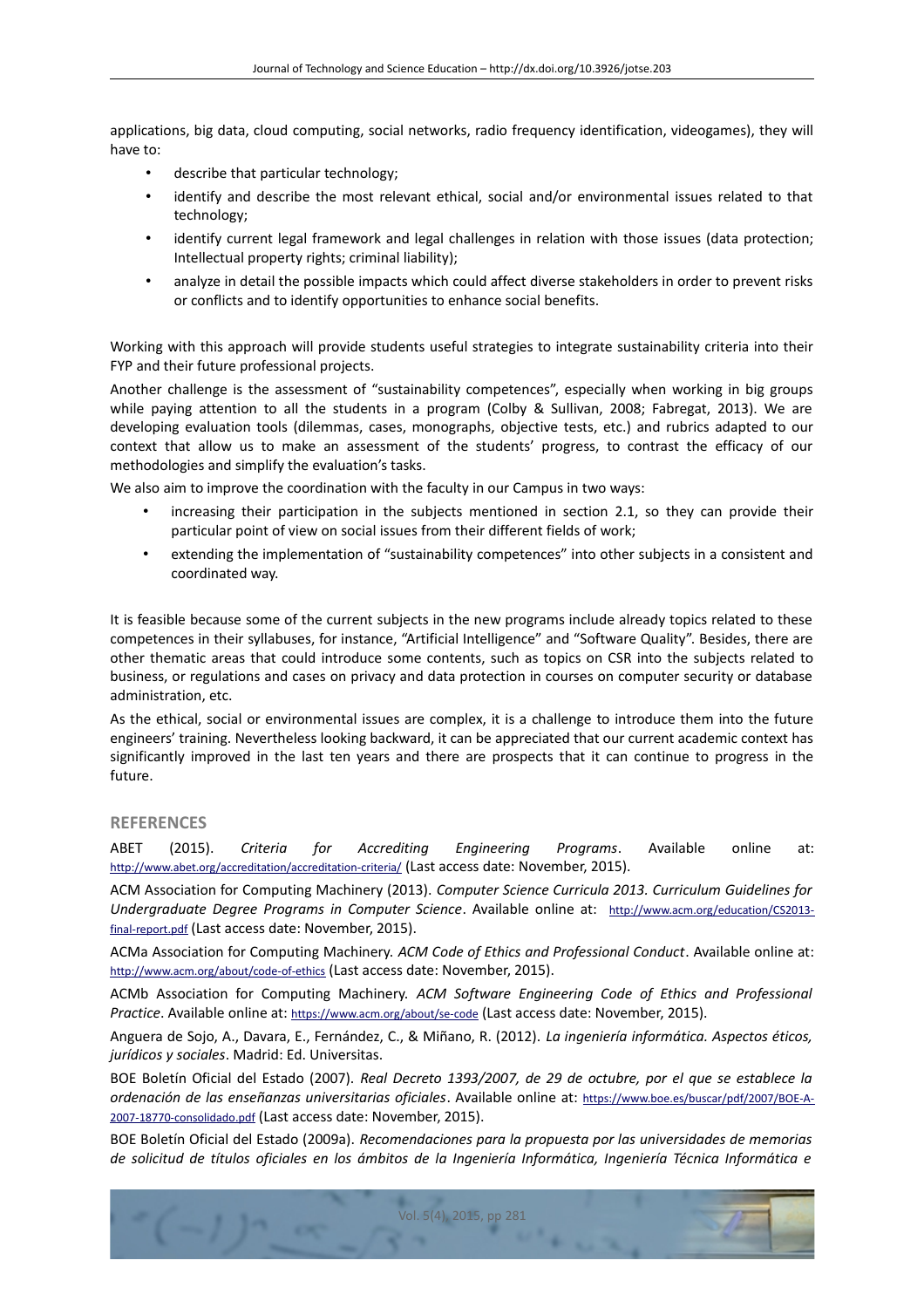*Ingeniería Química. Secretaría General de Universidades. Acuerdo de 8 de junio de 2009*. Available online at: [http://www.boe.es/diario\\_boe/txt.php?id=BOE-A-2009-12977](http://www.boe.es/diario_boe/txt.php?id=BOE-A-2009-12977) (Last access date: November, 2015).

BOE Boletín Oficial del Estado (2009b). *Recomendaciones para la propuesta por las universidades de memorias de solicitud de títulos oficiales en los ámbitos de la Ingeniería Técnica de Telecomunicación. Secretaría General* de Universidades. Acuerdo de 26 de diciembre de 2008. Available online at: [http://www.boe.es/diario\\_boe/txt.php?](http://www.boe.es/diario_boe/txt.php?id=BOE-A-2009-12977) [id=BOE-A-2009-12977](http://www.boe.es/diario_boe/txt.php?id=BOE-A-2009-12977) (Last access date: November, 2015).

Bowden, P., & Smythe, V. (2008). Theories on Teaching & Training in Ethics. *Electronic Journal of Business Ethics and Organization Studies,* 13(2), 19-26. Available online at: <http://ejbo.jyu.fi/> (Last access date: November, 2015).

Bragós, R., Alarcón, E., Cabrera, M., Calveras, A., Comellas, J., O'Callaghan, J., et al. (2010). *Proceso de inserción de competencias genéricas en los nuevos planes de estudios de la ETSETB de acuerdo con el modelo CDIO. IX Congreso de Tecnologías Aplicadas a la Enseñanza de la Electrónica* (Madrid, Spain, April 13-15, 2010). Available online at: <http://taee.euitt.upm.es/actas/2010/fulldoc.pdf> (Last access date: November, 2015).

Brey, P.A. (2012). Anticipating ethical issues in emerging IT. *Ethics and Information Technology*, 14(4), 305-317. <http://dx.doi.org/10.1007/s10676-012-9293-y>

CDIO (2011). *The CDIO Syllabus 2.0*. Available online at: <http://www.cdio.org/framework-benefits/cdio-syllabu> (Last access date: November, 2015).

Cervera, J., Mataix, C., & Miñano, R. (2008). *Título propio de grado UPM: Experto en cooperación para el desarrollo. IV Congreso Universidad y Cooperación para el Desarrollo*. Barcelona 12-14 November 2008. Available online at: <http://oa.upm.es/4443/> (Last access date: November, 2015).

Colby, A., & Sullivan, W.M. (2008). Ethics Teaching in Undergraduate Engineering Education. *Journal of Engineering Education,* 97(3), 327-338. <http://dx.doi.org/10.1002/j.2168-9830.2008.tb00982.x>

Conlon, E. (2010). Towards an Integrated Approach to Engineering Ethics. *Proceedings of the 3rd International Symposium for Engineering Education, (Cork, Ireland, June 30 – July 2, 2010)*. Available online at: <http://www.ucc.ie/archive/isee2010/proceedings.html> (Last access date: November, 2015).

Cummings, M.L. (2006). Integrating ethics in design through the value-sensitive design approach. *Science and Engineering Ethics,* 12, 701-715. <http://dx.doi.org/10.1007/s11948-006-0065-0>

Davis, M. (2006). Integrating Ethics into Technical Courses: Micro-Insertion. *Science and Engineering Ethics*, 12, 717-730. <http://dx.doi.org/10.1007/s11948-006-0066-z>

Declaration of Barcelona (2004). *International Conference on Engineering Education for Sustainable Development*. Barcelona 27-29 October 2004. Available online at: [https://www.upc.edu/eesd](https://www.upc.edu/eesd-observatory/who/declaration-of-barcelona/BCN%20Declaration%20EESD_english.pdf)[observatory/who/declaration-of-barcelona/BCN%20Declaration%20EESD\\_english.pdf](https://www.upc.edu/eesd-observatory/who/declaration-of-barcelona/BCN%20Declaration%20EESD_english.pdf) (Last access date: November, 2015).

Didier, C., & Derouet, A. (2013). Social Responsibility in French Engineering Education: A Historical and Sociological Analysis. *Science and Engineering Ethics,* 19, 1577-1588. <http://dx.doi.org/10.1007/s11948-011-9340-9>

EHEA European Higher Education Area (2005). *The framework of qualifications for the European Higher Education Area*. Available online at: <http://www.ehea.info/Uploads/Documents/QF-EHEA-May2005.pdf> (Last access date: November, 2015).

ENAEE European Network for Accreditation of Engineering Education (2008). EUR-ACE Framework Standards. Available online at: [http://www.enaee.eu/wp-content/uploads/2012/01/EUR-ACE\\_Framework-Standards\\_2008-11-0511.pdf](http://www.enaee.eu/wp-content/uploads/2012/01/EUR-ACE_Framework-Standards_2008-11-0511.pdf) (Last access date: November, 2015).

ENAEE European Network for Accreditation of Engineering Education (2015). EUR-ACE Framework Standards. Available online at: [http://www.enaee.eu/wp-content/uploads/2015/04/EUR-ACE-Framework-Standards-and-Guidelines-Mar-](http://www.enaee.eu/wp-content/uploads/2015/04/EUR-ACE-Framework-Standards-and-Guidelines-Mar-2015.pdf)[2015.pdf](http://www.enaee.eu/wp-content/uploads/2015/04/EUR-ACE-Framework-Standards-and-Guidelines-Mar-2015.pdf) (Last access date: November, 2015).

Fabregat, J. (2013). Explicit training in human values and social attitudes of future engineers in Spain. *Science and Engineering Ethics*, 19(04), 1519. <http://dx.doi.org/10.1007/s11948-013-9487-7>

GRI Global Reporting Initiative. *GRI Guidelines and Standards Settings*. Available online at: <https://www.globalreporting.org/standards> (Last access date: November, 2015).

IEEE Institute of Electrical and Electronics Engineers. IEEE Code of Ethics. Available online at: <http://www.ieee.org/about/corporate/governance/p7-8.html> (Last access date: November, 2015).

International Association of Universities (2002). Ubuntu Declaration on Education, Science and Technology for Sustainable Development. Available online at: [http://www.icsu.org/publications/other-key-icsu-statements/ubuntu-declaration](http://www.icsu.org/publications/other-key-icsu-statements/ubuntu-declaration-on-education-science-and-technology-for-sustainable-development)[on-education-science-and-technology-for-sustainable-development](http://www.icsu.org/publications/other-key-icsu-statements/ubuntu-declaration-on-education-science-and-technology-for-sustainable-development) (Last access date: November, 2015).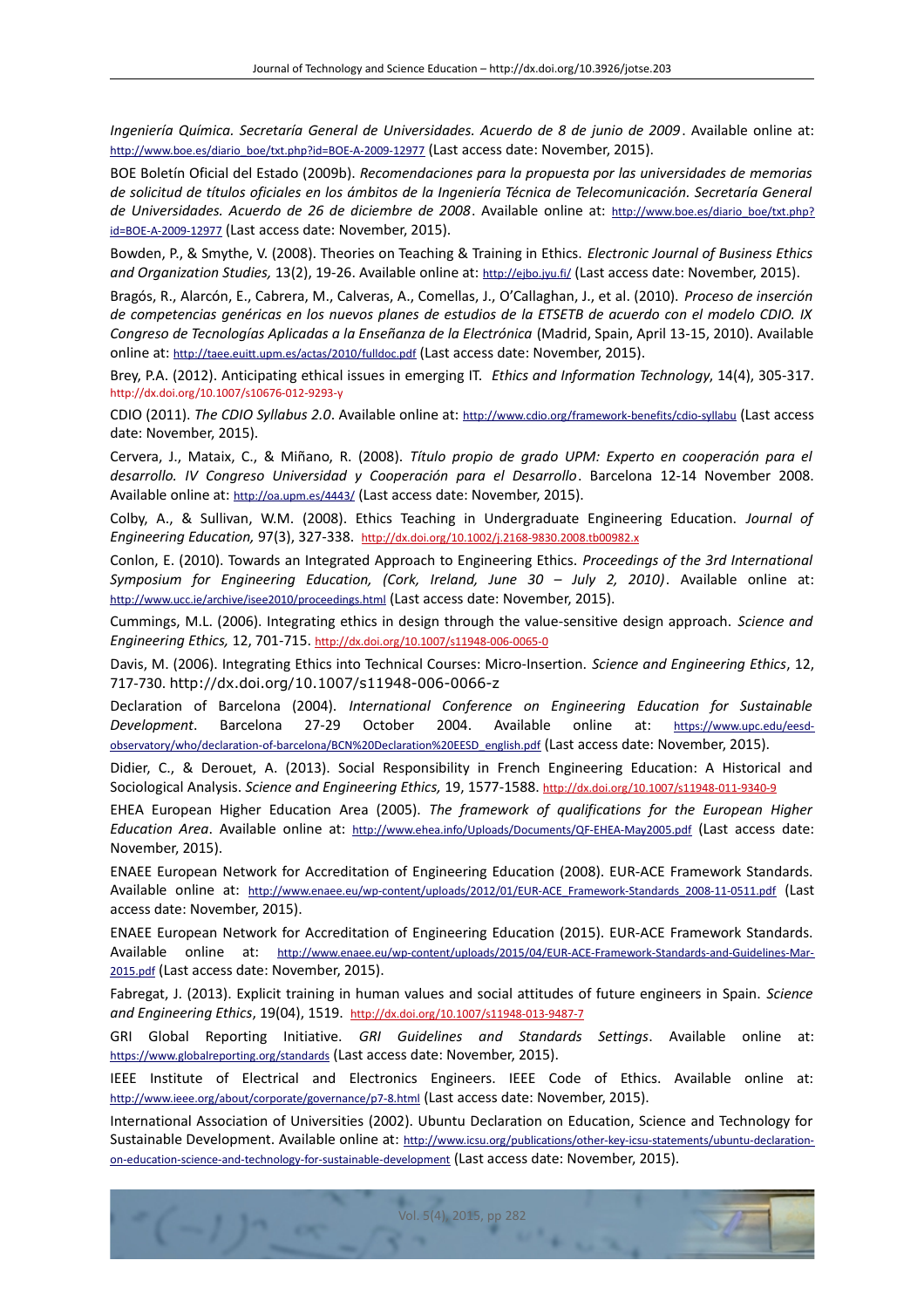ISOa International Organization for Standardization. *ISO 14000. Environmental Management*. Available online at: <http://www.iso.org/iso/es/home/standards/management-standards/iso14000.htm> (Last access date: November, 2015).

ISOb International Organization for Standardization. *ISO 26000. Social Responsibility*. Available online at: <http://www.iso.org/iso/es/home/standards/iso26000.htm> (Last access date: November, 2015).

ITD Innovation and Technology for Development Centre (2015). Universidad Politécnica de Madrid. Available online at: <http://www.itd.upm.es/> (Last access date: November, 2015).

Liebert, W. (2013). Preparing to Understand and Use Science in the Real World: Interdisciplinary Study Concentrations at the Technical University of Darmstadt. *Science Engineering Ethics,* 19, 1533-1550. <http://dx.doi.org/10.1007/s11948-013-9488-6>

López, D., Sánchez, F., Vidal, E., & Pegueroles, J.M.A. (2014). A methodology to introduce sustainability into the final year project to foster sustainable engineering projects. *Proceedings of Frontiers in Education Conference (FIE)*. Ed. IEEE, (Madrid, Spain, 22-25 Oct. 2014), pp. 1-7. <http://dx.doi.org/10.1109/FIE.2014.7044379>

Miñano, R., Cañizo, C., Collado, J.M., Fernández Aller, C., Lambea, M., Lumbreras, J., et al. (2006). *Desarrollo de competencias transversales: Evaluación de asignaturas de libre elección relacionadas con la cooperación para el desarrollo en escuelas técnicas de universidades madrileñas*. IV Congreso Internacional Docencia Universitaria e Innovación. Barcelona July 2006.

Miñano, R., & Fernández Aller, C. (2015). Guía para trabajar la competencia de responsabilidad social y ambiental. Available online at: <http://oa.upm.es/35542/> (Last access date: November, 2015).

Miñano, R., Fernández Aller, C., & Anguera, A. (2015). *Implementation of Competences of Social and Environmental Responsibility in IT Engineering Degrees*. TEEM Conference 2015, October 07 - 09, 2015, Porto, Portugal. <http://dx.doi.org/10.1145/2808580.2808663>

Moor, J.H. (2005). Why we need better ethics for emerging technologies. *Ethics and Information Technology*, 7(3), 111-119. <http://dx.doi.org/10.1007/s10676-006-0008-0>

Rathje, D., Spitzer, H., & Zandvoort, H. (2008). *How to prepare students for a responsible use of science and engineering. Results from the Workshop Teaching Ethics and Peace to Science and Engineering Students* (pp. 15- 17). Hamburg, Deutchland: Ed. H. Spitzer. Available online at: [http://www.dirk-rathje.de/brochure-teaching-responsible-use-](http://www.dirk-rathje.de/brochure-teaching-responsible-use-2008.pdf)[2008.pdf](http://www.dirk-rathje.de/brochure-teaching-responsible-use-2008.pdf) (Last access date: November, 2015).

UNDP United Nations Development Programme. *About Human Development*. Available online at: <http://hdr.undp.org/en/humandev> (Last access date: November, 2015).

UNDP United Nations Development Programme (2001). *Making New Technologies Work for Human Development. Human Development Report 2001*. Available online at: [http://hdr.undp.org/en/content/human](http://hdr.undp.org/en/content/human-development-report-2001)[development-report-2001](http://hdr.undp.org/en/content/human-development-report-2001) (Last access date: November, 2015).

UNEP United Nations Environment Programme (2009). *Guidelines for Social Life Cycle Assessment of Products*. Available online at: <http://www.cdo.ugent.be/publicaties/280.guidelines-sLCA.pdf> (Last access date: November, 2015).

UPM Universidad Politécnica de Madrid. Cátedra Unesco (2010). *Modelo Educativo UPM*. Available online at: <http://catedraunesco.es/me/UPM/Inicio.html> (Last access date: November, 2015).

UPM Universidad Politécnica de Madrid & ISF Ingeniería Sin Fronteras Asociación para el Desarrollo (2009). Dirección de Cooperación UPM, y Asociación para el Desarrollo Ingeniería Sin Fronteras / ISF, (2009). Proyectos Fin de Carrera en Cooperación para el Desarrollo. *Actas de las Jornadas. Madrid 11 y 12 de Junio 2008. Ingeniería Sin Fronteras Asociación para el Desarrollo, Madrid*. Available online at: <http://oa.upm.es/2099/> (Last access date: November, 2015).

UPM Universidad Politécnica de Madrid. *Innovación Educativa. Competencias genéricas. Recursos de apoyo al profesorado*. Available online at: <http://innovacioneducativa.upm.es/competencias-genericas/competencias> (Last access date: November, 2015).

WBCSD World Business Council for Sustainable Development. *Business Solutions for a Sustainable World. Social Impacts*. Available online at: <http://www.wbcsd.org/social-impact.aspx> (Last access date: November, 2015)

Wright, D. (2011). A framework for the ethical impact assessment of information technology. *Ethics and Information Technology*, 13(3), 199-226. <http://dx.doi.org/10.1007/s10676-010-9242-6>

Zandvoort, H., Børsen, T., Deneke, M., Bird, S.J. (2013). Editors' Overview Perspectives on Teaching Social Responsibility to Students in Science and Engineering. *Science and Engineering Ethics*, 19, 1413-1438. <http://dx.doi.org/10.1007/s11948-013-9495-7>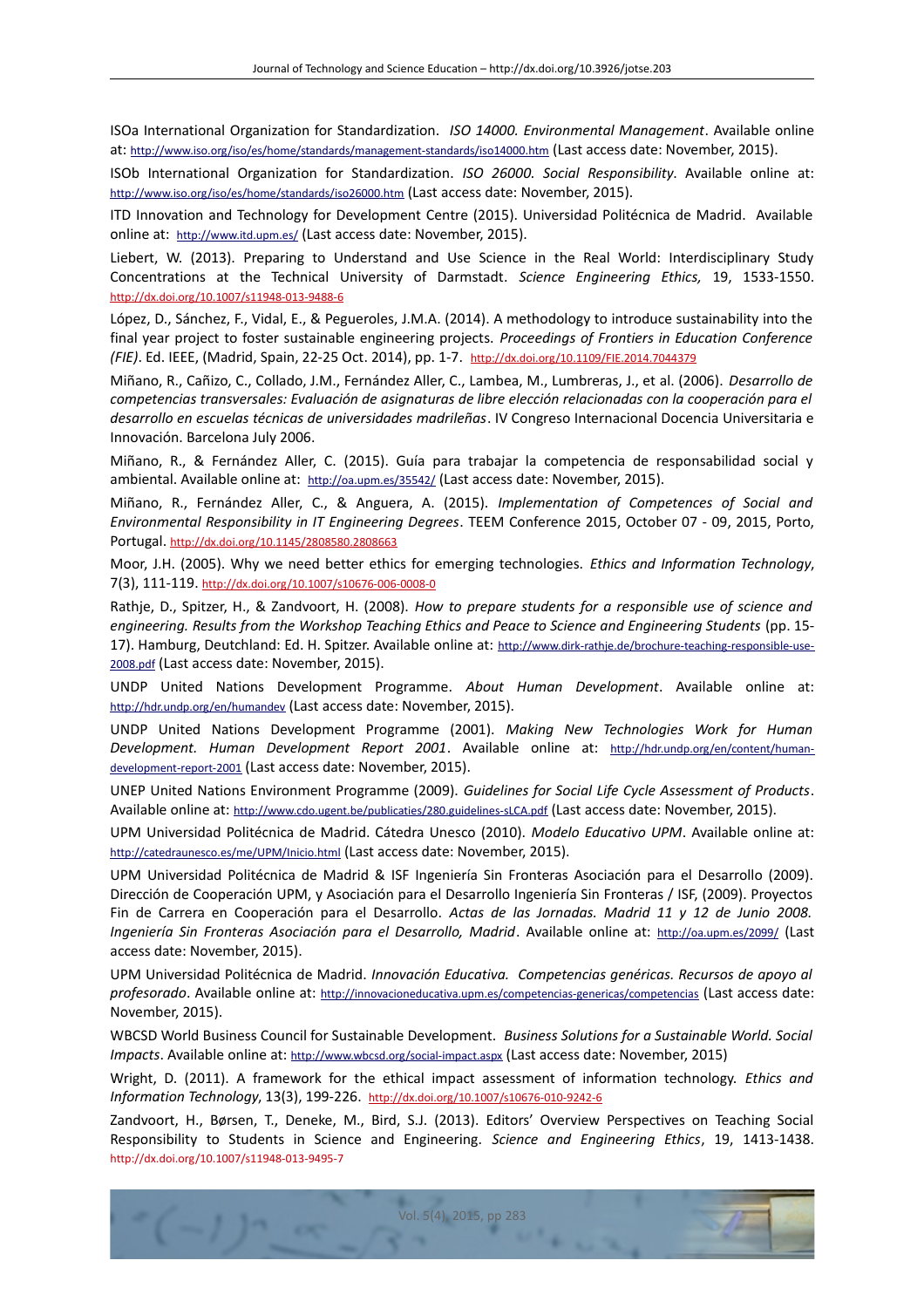**Citation:** Miñano, R., Fernández Aller, C., Anguera, A., & Portillo, E. (2015). Introducing ethical, social and environmental issues in ICT engineering degrees. *Journal of Technology and Science Education (JOTSE), 5(4), 272-285.* <http://dx.doi.org/10.3926/jotse.203>

On-line ISSN: 2013-6374 – Print ISSN: 2014-5349 – DL: B-2000-2012

#### **AUTHOR BIOGRAPHY**

#### **Rafael Miñano**

Rafael Miñano is a PhD candidate involved in the Industrial Organization program of the UPM. His research is concentrated on the introduction of sustainability competences in engineering degrees. He holds a M.S. degree in Mathematics from the Universidad Complutense de Madrid. He is an associate professor in the Department of Applied Mathematics for Information and Communication Technologies at the Universidad Politécnica de Madrid (UPM). He teaches different courses of applied mathematics for undergraduate degrees related to Information Technologies Engineering. He collaborates actively in subjects related to legal, professional, ethical and social issues of engineering. He was the academic manager of the UPM's own Expert Degree on Development Cooperation and he has participated in several courses for undergraduate and master degrees related to International Cooperation for Development. He is an active member of the Innovation and Technology for Development Center of the UPM and he has been involved in educational innovation projects for implementing sustainability competences into engineering degrees.

#### **Celia Fernández Aller**

Dr. Celia Fernández received her PhDinLawfrom the Universidad Nacional de Educación a Distancia (UNED) in 1998. She holds a BA degree in Law from the Universidad Pontificia de Comillas (ICADE). She is an associate professor in the Department of Computer Systems at the Universidad Politécnica de Madrid (UPM). She teaches different courses for undergraduate and master degrees related to Information Technologies Engineering. The subjects are related to legal, professional, ethical and social issues of engineering. She has participated and managed several courses for undergraduate and master degrees related to International Cooperation for Development. She has been the main researcher of several research projects on Human Rights-Based Approach. She is an active member of the research group Telematics Systems for Information Society and the Innovation and Technology for Development Center of the UPM. She has been involved in educational innovation projects for implementing sustainability competences into engineering degrees.

### **Áurea Anguera**

Dr.ÁureaAnguera received her PhD in Computer Science from the Universidade da Coruña in 2011. She holds a BA degree in Law and a BA Degree in Economics from the Universidad Pontificia de Comillas (ICADE). She is an Associate Professor the Department of Computer Systems at the Universidad Politécnica de Madrid (UPM). She teaches different courses for undergraduate and master degrees related to Information Technologies Engineering. The subjects are related to e-commerce and legal, professional, ethical and social issues of engineering. She has authored several book chapters and publications on computer science. Her research interests include knowledge management, serendipity, and social, legal and economic issues in ICT.